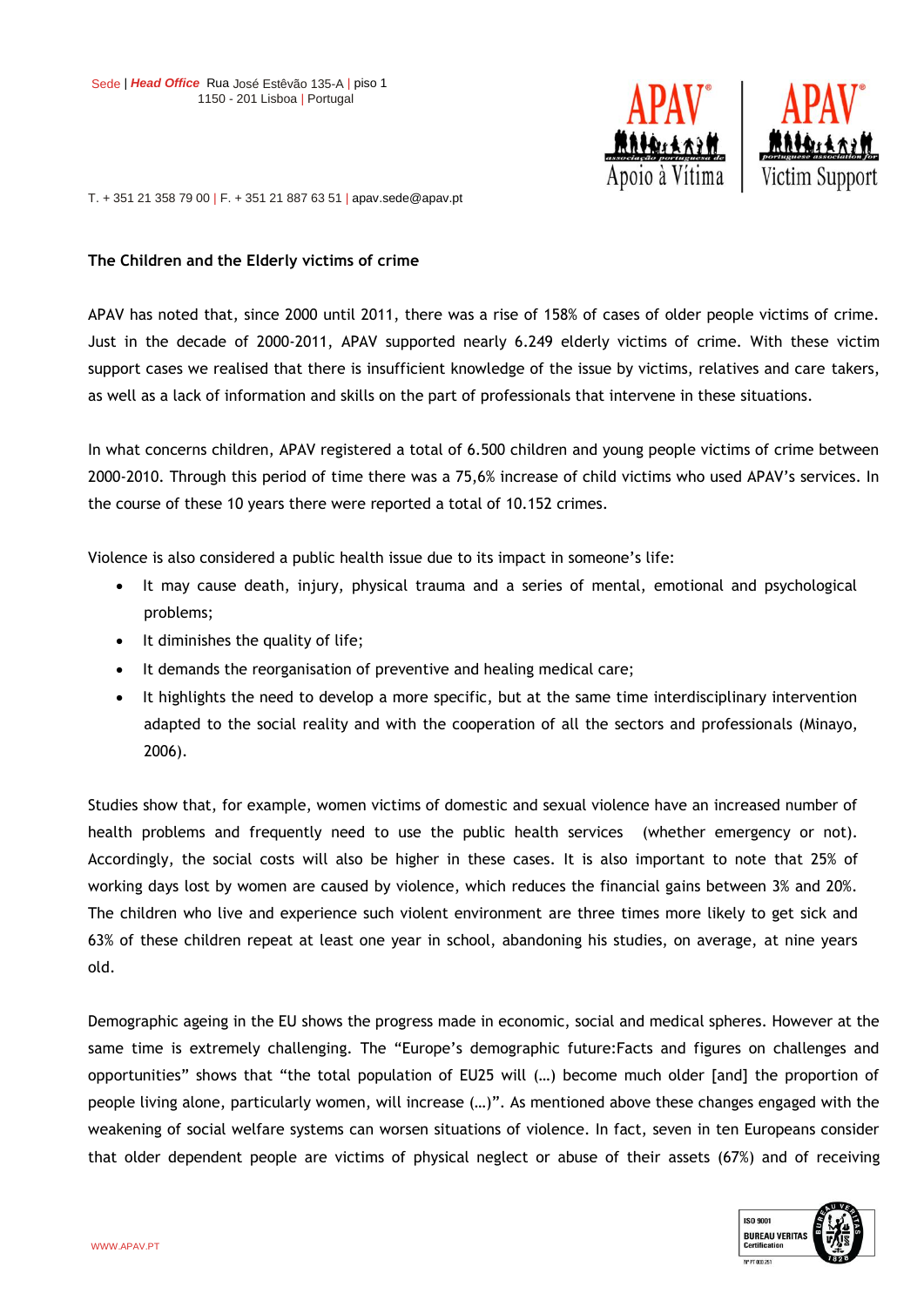

inadequate care (66%). The majority considers that this vulnerable group is in risk of psychological or physical violence (64% and 52%, respectively) and a third (31%) are potential victims of sexual assault and rape ("Health and Long Term Care in the EU" Dec/07).

Elderly people find themselves much more isolated socially than any other population groups, which make the identification of violence a much harder task. Studies show that the older population in Portugal has features that might increase this age group vulnerability, when compared to other EU countries.

In a Continent like Europe where the latest reports show a fast ageing of the population, and in a world where ageing population will grow faster than any other sector of the global population (vide UNFPA 2011 Annual State of World Population Report), it is crucial to pay more attention to this particular group of victims. The World Health Organisation (WHO) fears that this rise, coupled with a certain severance of the links between generations and the weakening of the welfare systems, aggravates situations of violence.

In fact, in Portugal the Social Emergency Programme was created and it aims to address the existent gaps in the social responses and maximize the impact and use of the available resources. However what we feel today is the result of the financial constraints and the overburden of the field organisations. The financial support was merely maintained or even cut down which results in a daily struggle to answer to the needs of the victims of crime.

Nowadays the European Union ageing rate originates new challenges and brings up new needs that must be comprehended and accompanied, both in terms of knowledge and intervention, in order to promote tools for diagnosis, accompanying and monitoring, and to define solutions for support in risk situations. Beyond the creation of a network of specialised care, it is crucial to guarantee dignity in all ages.

Furthermore, and in what regards children, there is a need for stronger protection of children victims of crime when in cases of serious crimes. International obligations that Portugal has so impose, yet the reality still differs. For instance, there are many mechanisms available that are not yet, or not fully, in place and others that need to be integrated. The way children are involved in the judicial proceeding is often a source of secondary victimization, mainly due to repeated questioning. Protection orders are not sufficiently used and institutes such as the civil sponsoring and family hosting are scarcely used since the population is not properly aware of their existence or how they work. There are also not enough preventive measures set up, not those that promote protection in a natural environmental (such as parental education and training). The competences of the child welfare committees (CPCJ) are usually misunderstood by entities of first instance response and even courts, referring cases that shouldn't be dealt with by them, overloading instead of referring to proper entities, and this allied to a growing lack of technical means and uneven distribution of the existing brings added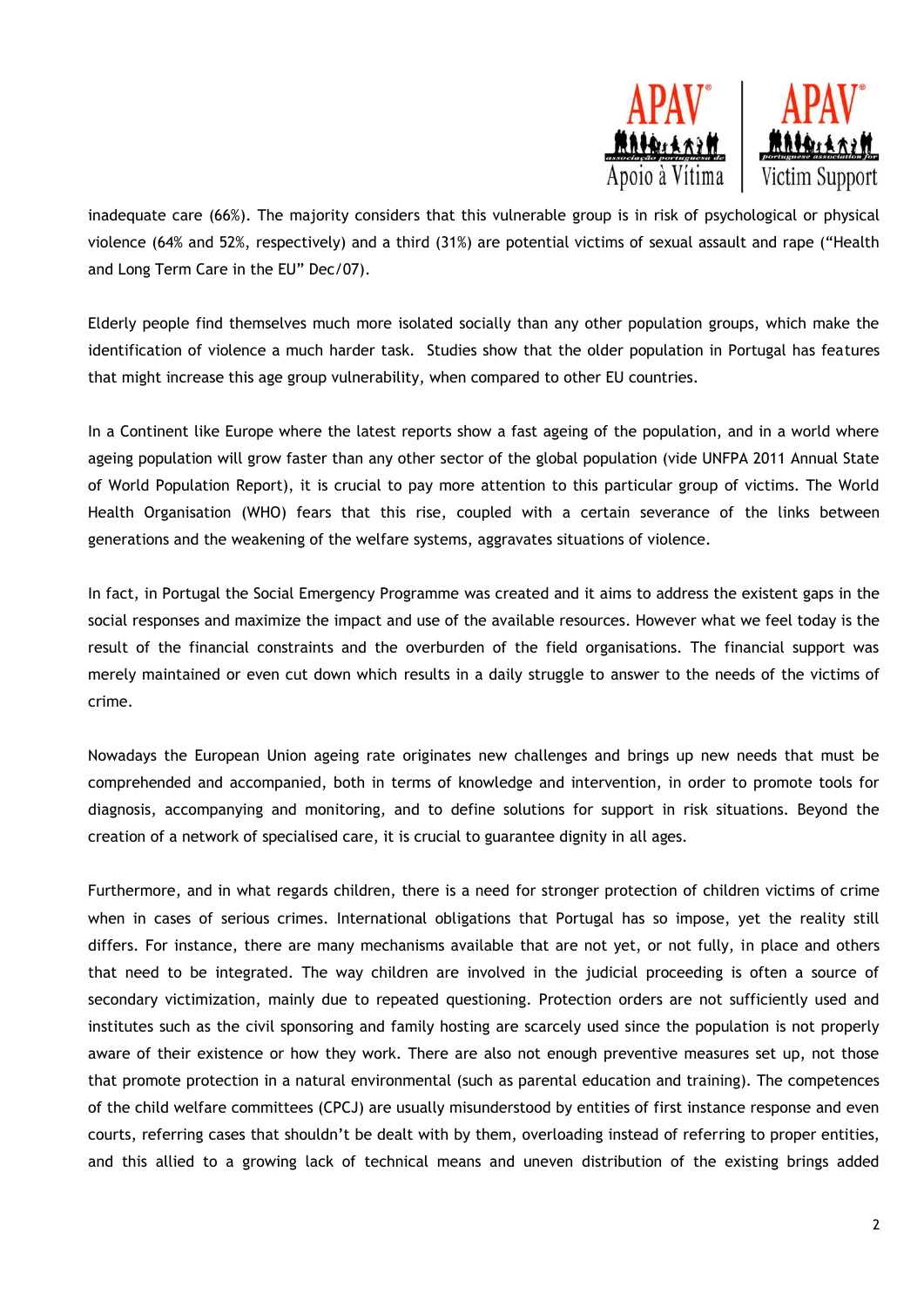

## problems.

Hence, it is crucial for the State, the field organisations, the scientists, the civil society, the different professionals that are working daily with children and elderly victims of violence, to be aware of the problem and of the strategies and solutions drawn locally in order to identify the cases, to act upon them and also to prevent them. Only with the dedication and commitment of all, it's possible to push forward the rights of children and the elderly victims of crime. Therefore, we set a list of recommendations that we consider determinant to today's reality and the struggling of each country due to the financial constraints.

## **Recommendations**

Given the above stated we highly recommend the following measures to take place:

- To implement identification, evaluation and intervention protocols for health practitioners when facing victims of crime and violence using the various community services available;
- To create rules and procedures regarding confidentiality and speedy means of cooperation with the competent authorities and services. For instance, article 53 of the Code of Ethics and Conduct in force approved by the Medical Council that states: every time a doctor in charge of treating a child, elderly person, handicap or disabled person realises that these are victims of ill-treatment or sexual harassment the doctor shall take appropriate measures to guarantee their protection, namely warning the competent authorities;
- To implement action measures and development of guidelines that aim at achieving adequate standards of support to victims of crime and violence;
- To promote appropriate organisation of services, promoting communication between the competent authorities to guarantee an effective intervention;
- To promote dissemination of information to health practitioners, namely on violence against children and elderly people; regarding prevention of violence and detection of such situation and support provision to them, particularly focusing on cases of domestic violence, sexual abuse (emphasizing the risk of sexually transmitted infections and HIV/AIDS) and violence in dating relationships and between peers (how to identify, what to do, current legislation);
- To promote training courses about victims of crime for health practitioners (with two perspectives: understanding the different types of crime and how to act upon those situations);
- To implement the National Action Program for Prevention of Violence against Elderly People proposed by the Directorate General of Health's Workgroup on Prevention of Violence Against Elderly People;
- To guarantee the same access to health for victims of serious crimes and victims of domestic violence, namely in terms of exemption for user charges;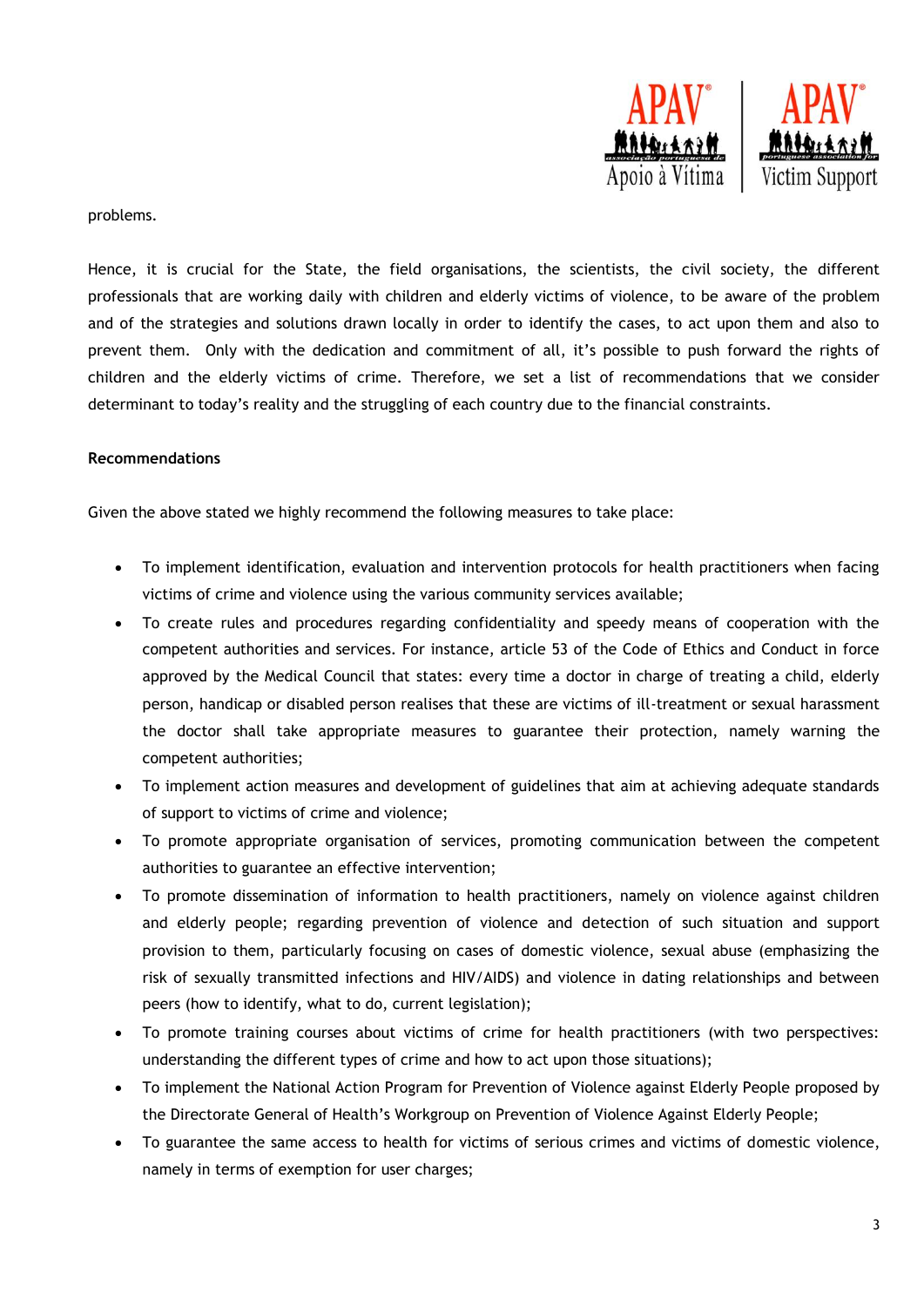

- To create a mechanism that allows children victims of crime to be heard within the judicial proceeding (whenever possible only once) and that the information provided can be used for several proceedings running simultaneously. These hearings must be done with appropriate human and material conditions, which means for instance that the professionals that will interview the child must be qualified and specialized in interviewing children of different ages;
- To make the use of mechanisms previewed in the Witness Protection Law more frequent;
- To promote scientific research on the different services victims of crime seek;
- To produce a statistic report regarding the attendance of victims of crime and violence to health units, for example on the specific case of elderly people victims of crime who are "abandoned" in such care services (either formal or informal).

We also strongly support the recommendations set forth by the United Nations Secretary-General's study on violence against children, namely in what regards:

- **1.** In every country, a national strategy, policy or plan of action on violence against children, with realistic and time-bound targets, and integrated into national planning processes, should be developed and coordinated by an agency that can bring multiple sectors together.
- **2.** Laws and policies to prohibit all forms of violence against children in all settings. No person below 18 years of age should be subjected to the death penalty or a sentence of life imprisonment without possibility of release.
- **3.** Prioritising prevention of violence against children by addressing its underlying causes.
- **4.** Actions to change attitudes that condone, accept and promote any form of violence against children, including stereotypical gender roles and discrimination, acceptance of corporal punishment, and harmful traditional practices.
- **5.** Ongoing training and education for those who work with children to equip them to prevent, detect, and respond to violence against children.
- **6.** Access to child-sensitive, affordable, high quality health and social services and independent legal assistance for children and families who have experienced violence.
- **7.** Active engagement with children and respect for their views in all aspects of prevention, response and monitoring of violence against them.
- **8.** Safe, confidential, accessible and well-publicized channels for children, their representatives and others to report violence.
- **9.** Improved accountability for those who perpetrate violence against children.
- **10.** Policies and programmes should be designed and implemented from a gender perspective taking into account the different risks facing girls and boys in respect of violence.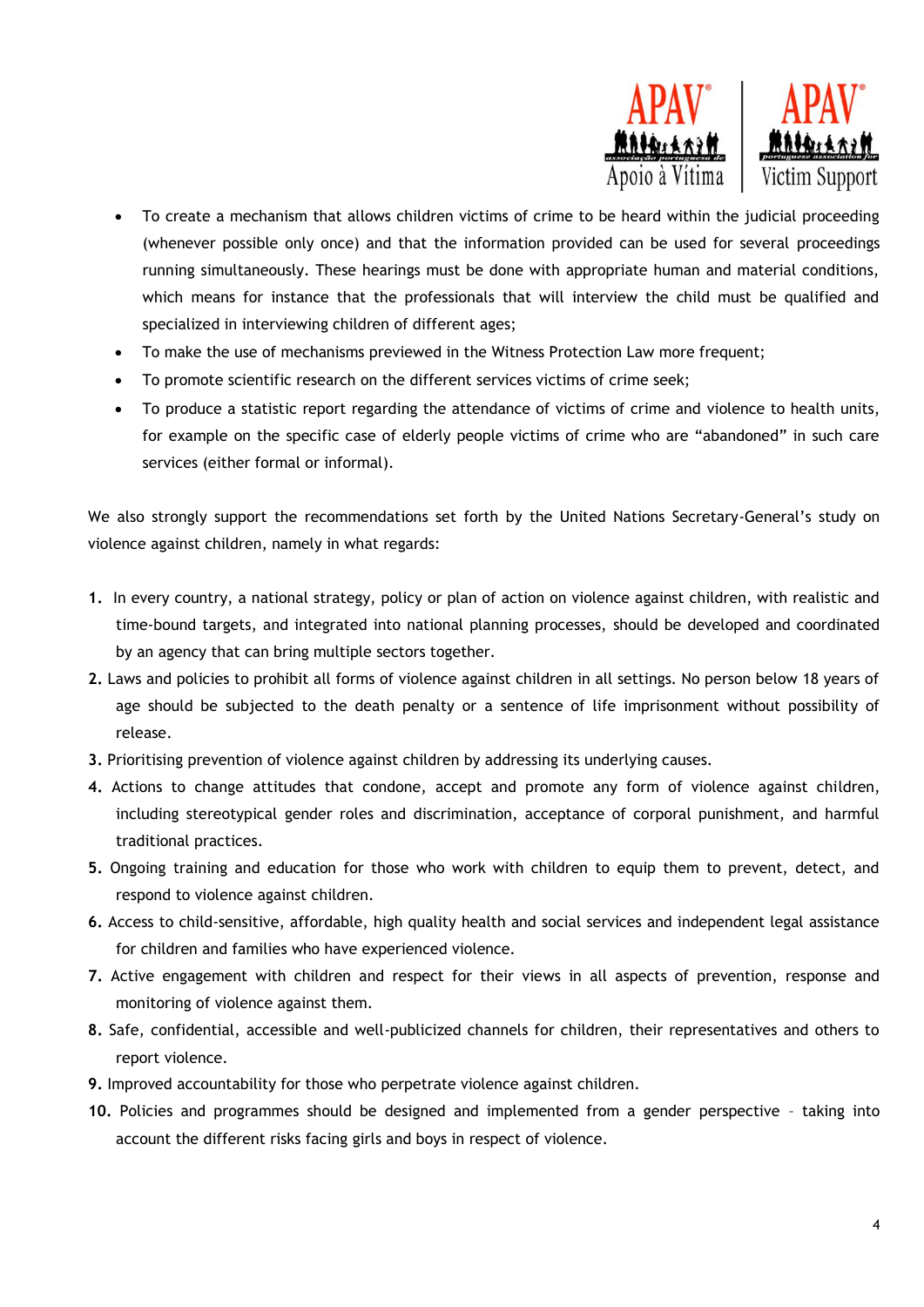

- **11.** Improved data collection and information systems to identify children at risk, inform policy and programming and track progress.
- **12.** Ratification and implementation of all relevant international treaties and obligations.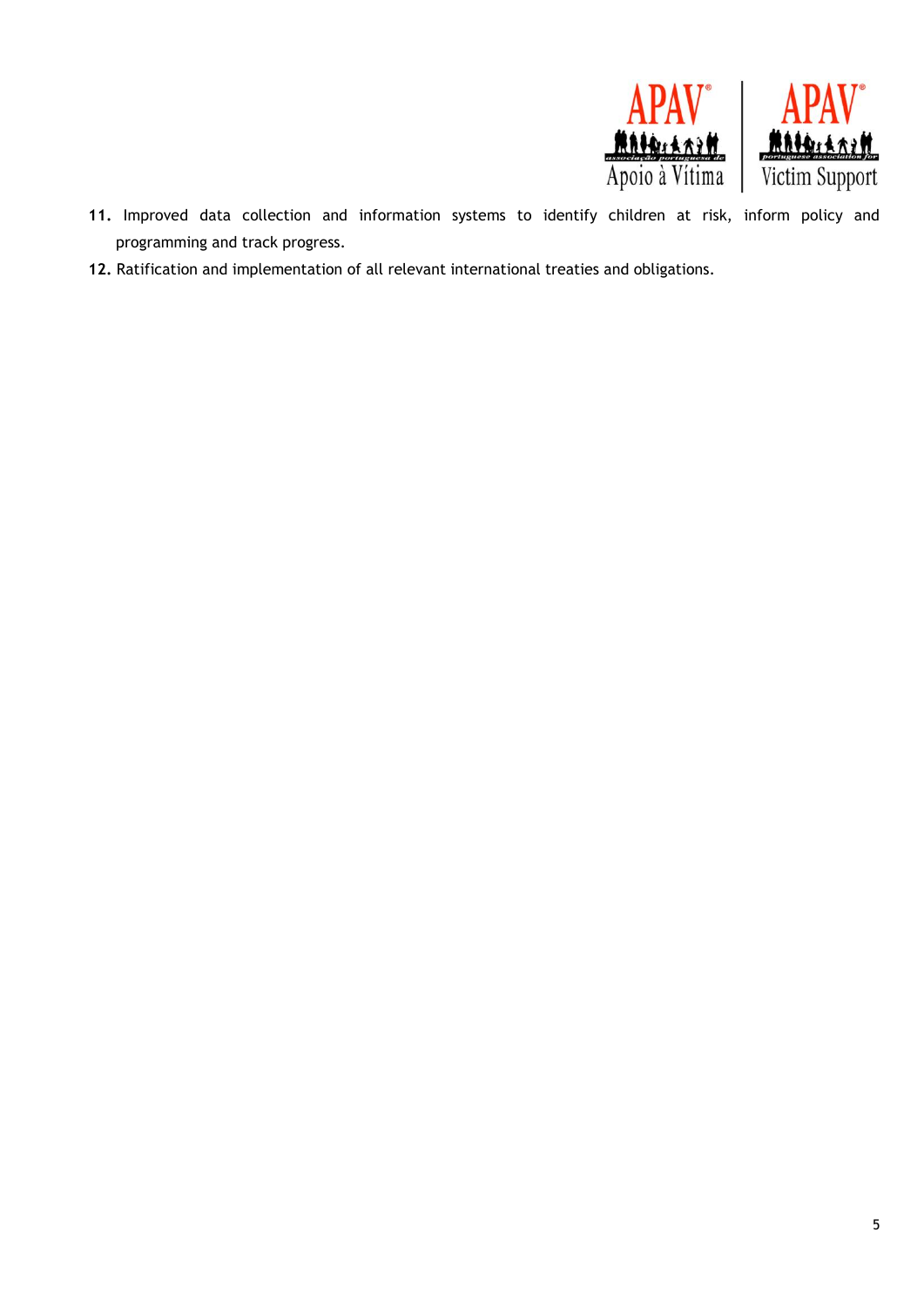

## **The Portuguese Association for Victim Support**

The Portuguese Association for Victim Support (APAV) is a private charitable organisation, recognised by law with statutory objective to inform, protect and support citizens who have been victims of crime.

Its mission is to support victims of crime, their families and friends by providing free and confidential quality services and to contribute to the improvement of public, social and private policies centered in the statute of the victim.

It is a non-profit organisation assisted by volunteers, which supports victims of crime, in a personal, sensitive and professional way, through the provision of free and confidential services.

Founded on 25 June 1990, it has offices nationwide, with headquarters in Lisbon. Accordingly, APAV has a national network of 15 local victim support schemes, 2 shelters for battered women and children and 1 unit for the support to migrant victims and victims of racial and social discrimination. It is a voluntary organisation supported by a national network of more than 250 volunteers. The team of professionals and volunteers in the APAV offer assistance and personal support to the victims of crime. These services are provided within a multidisciplinary approach involving different areas such as law, psychology and social work. In addition, services are provided from a network perspective, where various entities cooperate in dealing with each specific case, such as the police, hospitals and health care centres, social security, and both governmental and non-governmental organisations.

To succeed in its mission, APAV aims:

- To promote the protection and support available to victims of crime in particular those victims with fewer economic resources. To achieve this by means of information spread, personalised counselling and guidance, and all kinds of assistance moral, social, legal, psychological and economic;
- To liaise with all relevant entities and stakeholders the police, social security agencies, health centres, local authorities, autonomous regions, and any other private or public bodies dealing with crime and victims of crime;
- To foster and promote social solidarity, particularly through the creation of networks of volunteer collaborators and social sponsors, as well as through victim-offender mediation and other practices for restorative justice;
- To assist and sponsor research in to the problems victim's face, so that their interests can be satisfied in a more adequate manner;
- To promote and participate in programs and projects which raise public awareness of crime and the victims of crime;